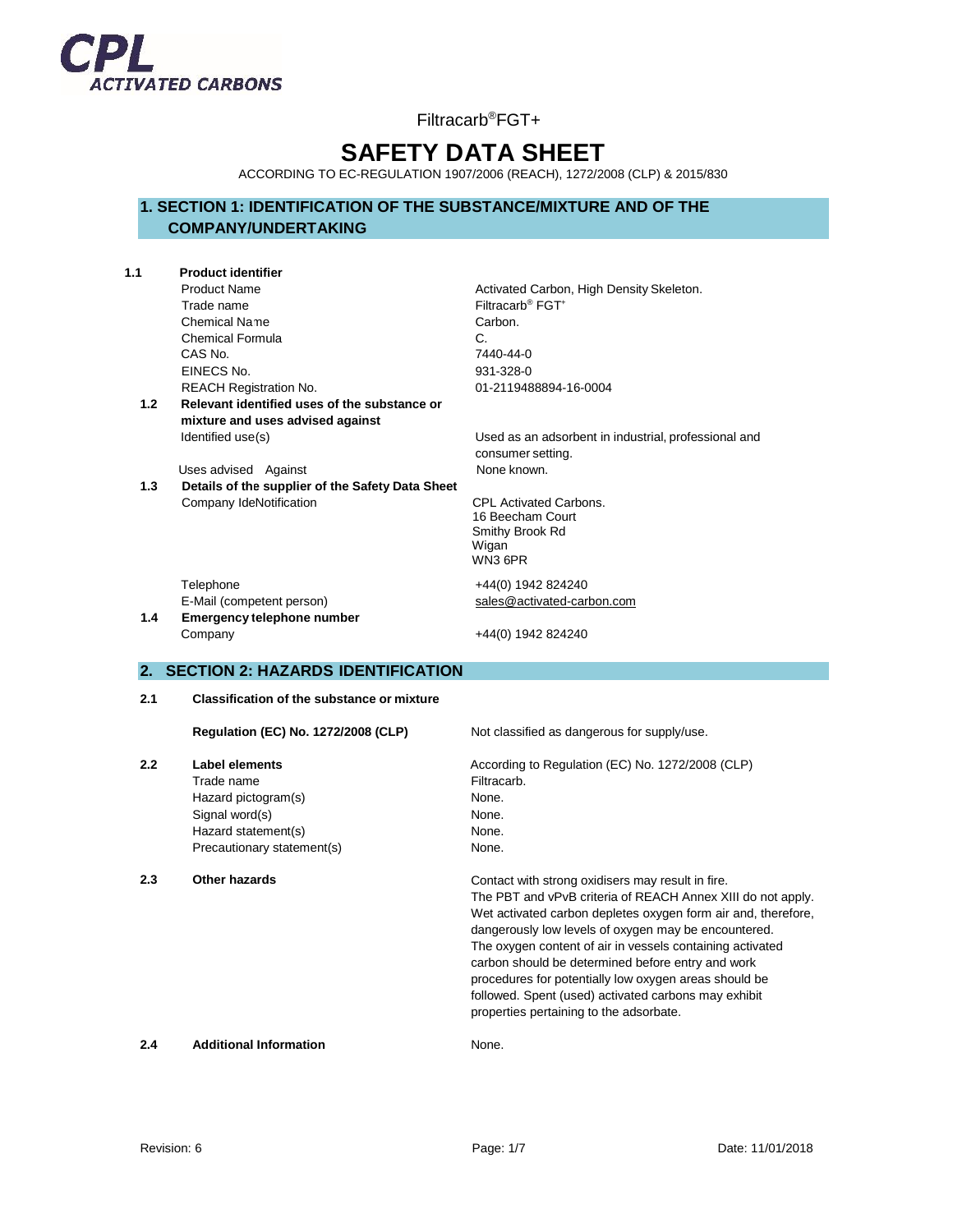

## **3. SECTION 3: COMPOSITION/INFORMATION ON INGREDIENTS**

A porous, amorphous, high surface area adsorbent composed of largely elemental carbon with a high density skeleton.

#### **3.1 Substances**

EC Classification No. 1272/2008

| <b>Hazardous</b><br>ingredient(s) | %W/W       | CAS No.   | EC No.    | <b>REACH</b><br><b>Registration No.</b> | Hazard pictogram(s) and<br>Hazard statement(s) |
|-----------------------------------|------------|-----------|-----------|-----------------------------------------|------------------------------------------------|
| Activated                         | $80 - 100$ | 7440-44-0 | 931-328-0 | 01-2119488894-16-                       | None                                           |
| Carbon                            |            |           |           | 0004                                    |                                                |

#### **3.2 Additional Information**

None.

# **4. SECTION 4: FIRST AID MEASURES**



**Non-powdered** activated carbon has a low dustiness and no special measures are required. The measures below are based on contact with **powdered** activated carbons.

| 4.1 | Description of first aid measures                                             |                                                                                                                                                                                                  |  |  |
|-----|-------------------------------------------------------------------------------|--------------------------------------------------------------------------------------------------------------------------------------------------------------------------------------------------|--|--|
|     | Inhalation                                                                    | IF INHALED: Remove person to fresh air and keep<br>comfortable for breathing. If symptoms develop, obtain<br>medical attention.                                                                  |  |  |
|     | <b>Skin Contact</b>                                                           | IF ON SKIN: Remove contaminated clothing. Wash affected<br>skin with soap and water. If skin irritation occurs, get medical<br>advice/attention.                                                 |  |  |
|     | Eye Contact                                                                   | IF IN EYES: Rinse cautiously with water for several minutes.<br>Remove contact lenses, if present and easy to do. Continue<br>rinsing. If eye irritation persists, get medical advice/attention. |  |  |
|     | Ingestion                                                                     | IF SWALLOWED: Rinse mouth. Give at least 0.5L of water to<br>drink. Get medical advice/attention if you feel unwell.                                                                             |  |  |
| 4.2 | Most important symptoms and effects, both<br>acute and delayed                | Contact with Eyes, Skin, Mucous membranes: Irritation.<br>Ingestion of large amounts may cause congestion.                                                                                       |  |  |
| 4.3 | Indication of any immediate medical attention<br>and special treatment needed | Unlikely to be required but if necessary treat symptomatically.                                                                                                                                  |  |  |

#### **5. SECTION 5: FIRE-FIGHTING MEASURES**

#### Non-flammable.

| 5.1 | <b>Extinguishing Media</b>                               |                                                                                                                                                                                                                                                       |
|-----|----------------------------------------------------------|-------------------------------------------------------------------------------------------------------------------------------------------------------------------------------------------------------------------------------------------------------|
|     | Suitable Extinguishing Media                             | Carbon dioxide, Foam, water spray or fog.                                                                                                                                                                                                             |
|     | Unsuitable Extinguishing Media                           | None.                                                                                                                                                                                                                                                 |
| 5.2 | Special hazards arising from the substance or<br>mixture | Decomposes in a fire giving off toxic fumes: Carbon<br>monoxide, Carbon dioxide. Used activated carbons may<br>release other combustion products. Wetted activated carbon<br>may cause oxygen depletion in enclosed spaces. Avoid dust<br>generation. |
| 5.3 | <b>Advice for fire-fighters</b>                          | Fire fighters should wear complete protective clothing<br>including self-contained breathing apparatus.                                                                                                                                               |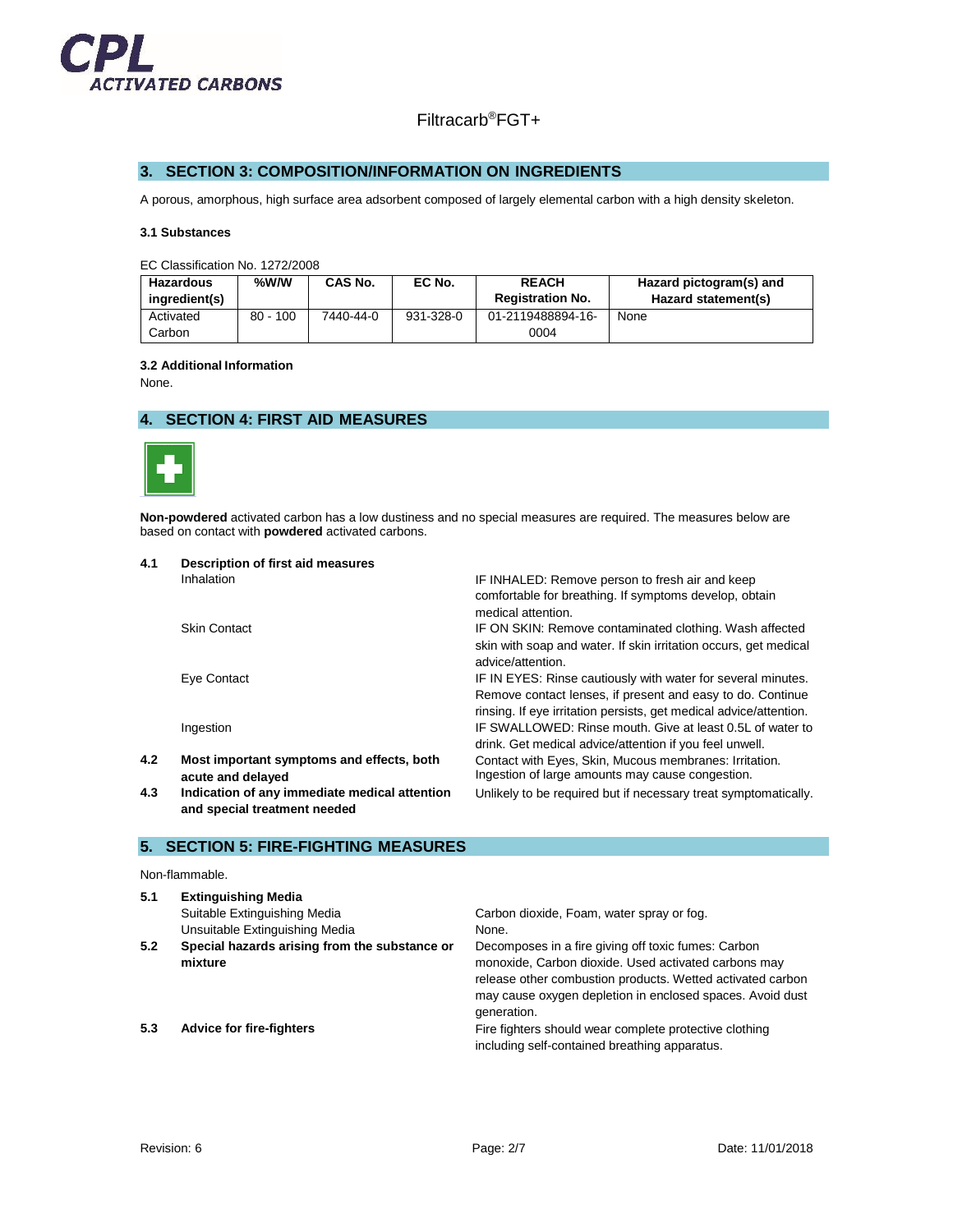

## **6. SECTION 6: ACCIDENTAL RELEASE MEASURES**

| 6.1<br>6.2<br>6.3<br>6.4 | Personal precautions, protective equipment<br>and emergency procedures<br><b>Environmental precautions</b><br>Methods and material for containment and<br>cleaning up<br>Reference to other sections | Ensure adequate ventilation. Wear protective gloves. Wash<br>hands thoroughly after handling.<br>Prevent entry into drains.<br>Use vacuum equipment for collecting spilt materials, where<br>practicable. Wash the spillage area with water.<br>See Also Section 8 and 13.                                                                                                                   |
|--------------------------|------------------------------------------------------------------------------------------------------------------------------------------------------------------------------------------------------|----------------------------------------------------------------------------------------------------------------------------------------------------------------------------------------------------------------------------------------------------------------------------------------------------------------------------------------------------------------------------------------------|
|                          | 7. SECTION 7: HANDLING AND STORAGE                                                                                                                                                                   |                                                                                                                                                                                                                                                                                                                                                                                              |
| 7.1                      | <b>Precautions for safe handling</b>                                                                                                                                                                 | Wet activated carbon depletes oxygen from air and,<br>therefore, dangerously low levels of oxygen may be<br>encountered. The oxygen content of air in vessels containing<br>activated carbon should be determined before entry and<br>work procedures for potentially low oxygen areas should be<br>followed. Ensure adequate ventilation. Avoid dust generation.<br>Wear protective gloves. |
| 7.2<br>7.3               | Conditions for safe storage, including any<br>incompatibilities<br>Storage temperature<br>Storage life<br>Incompatible materials<br>Specific end use(s)                                              | Store in a dry place. Keep away from heat and direct<br>sunlight.<br>Ambient.<br>Stable under normal conditions.<br>Strong oxidising agents and Acids.<br>Used as an adsorbent in industrial, professional and<br>consumer setting.                                                                                                                                                          |

#### **8. SECTION 8: EXPOSURE CONTROLS/PERSONAL PROTECTION**

#### **8.1 Control parameters**

## **8.1.1 Occupational Exposure Limits**

| <b>SUBSTANCE</b>    | CAS No.   | LTEL           | LTEL                                        | <b>STEL</b> | <b>STEL</b>              | <b>Note</b>                             |
|---------------------|-----------|----------------|---------------------------------------------|-------------|--------------------------|-----------------------------------------|
|                     |           | (8 hr TWA ppm) | $(8 \text{ hr} \text{ TWA} \text{ mg/m}^3)$ | (ppm)       | (mq/m <sup>3</sup> )     |                                         |
| Activated<br>Carbon | 7440-44-0 | -              | 10                                          |             | $\overline{\phantom{0}}$ | Graphite particulate<br>inhalable dust  |
|                     |           | -              |                                             |             | $\overline{\phantom{0}}$ | Graphite particulate<br>respirable dust |

Source: Workplace Exposure Limit (UK HSE EH40)

#### **8.1.2 Biological limit value Research 20 <b>Not established.**

#### **8.1.3 PNECs and DNELs**

| <b>DNEL</b>           | Oral | <b>Inhalation</b>       | Dermal |
|-----------------------|------|-------------------------|--------|
| Industry - Long Term  |      | $3 \text{ mg/m}^3$      | $\sim$ |
| Industry - Short term |      | $3 \text{ mg/m}^3$      |        |
| Consumer - Long Term  |      | $0.5 \,\mathrm{mq/m^3}$ |        |
| Consumer - Short term |      | $0.5 \,\mathrm{mq/m^3}$ |        |

No PNEC is derived as the substance is highly insoluble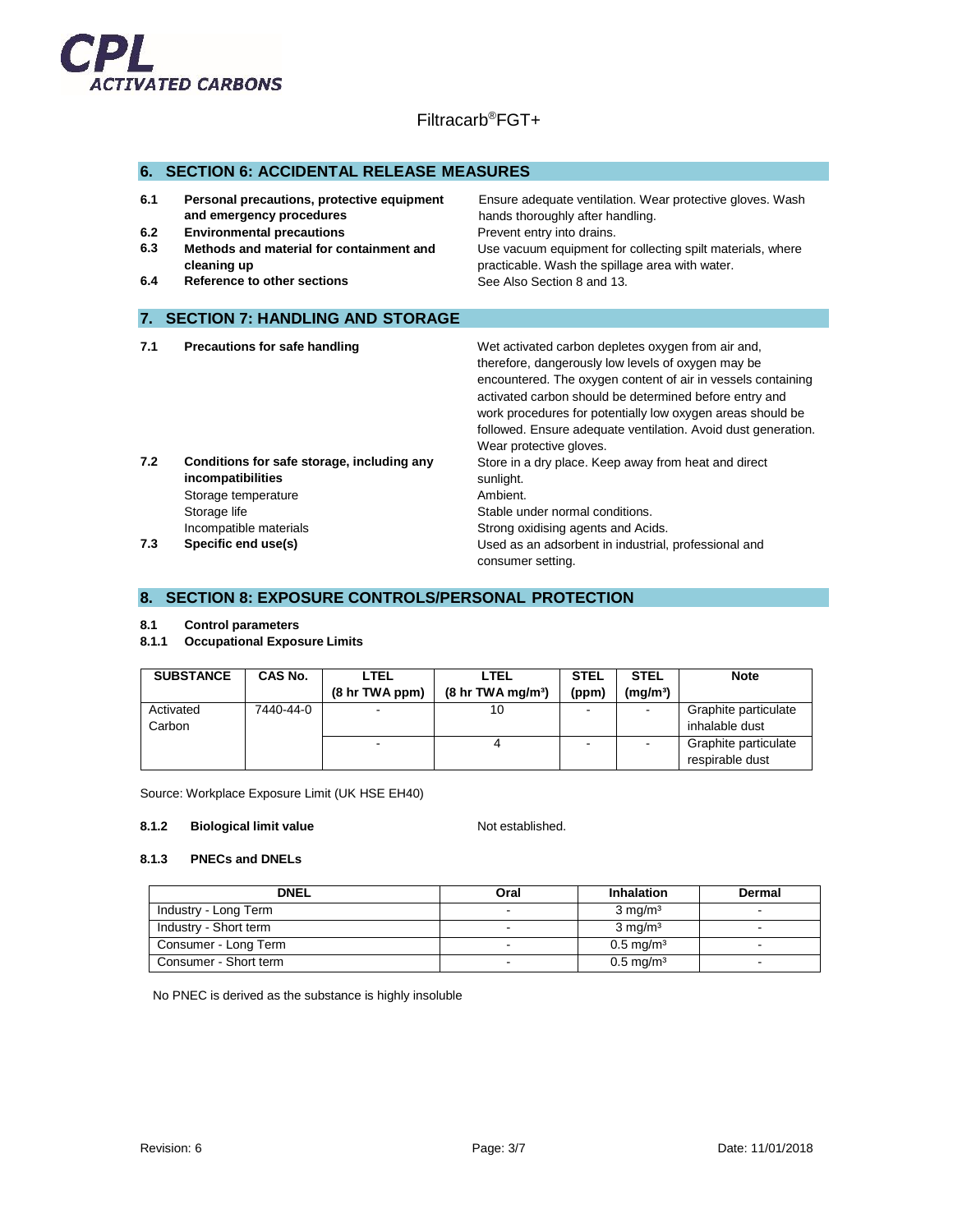

- 
- **8.2 Exposure controls**
- **8.2.2 Personal protection equipment**



Skin protection (Hand protection/ Other) Not normally required.





Thermal hazards Not applicable.

**8.2.1 Appropriate engineering controls** Provide adequate ventilation. Local exhaust recommended. Wet activated carbon depletes oxygen from air. Therefore, low oxygen work procedures should be in place for vessels containing activated carbons.

Eye/face protection Non-powdered activated carbons: Not normally required. Powered activated carbons: Wear eye protection with side protection (EN166).

Wear suitable gloves if prolonged skin contact is likely.

Respiratory protection **Non-powdered activated carbons: Normally no personal** respiratory protection is necessary. Powered activated carbons: Use a half face mask with a P2 filter or better.

**8.2.3 Environmental exposure controls Prevent entry into drains.** 

## **9. SECTION 9: PHYSICAL AND CHEMICAL PROPERTIES**

#### **9.1 Information on basic physical and chemical**

**properties** Form Solid. Colour Black. Odour College Contract College College College College College College College College College College College College College College College College College College College College College College College College College Odour Threshold (ppm) Not established. pH (Value) 6.8 (1% aqueous solution). Melting Point (°C) >1000°C Boiling Point (°C) >1000°C Flash Point (°C) Not applicable. Evaporation rate **Not applicable**. Flammability (solid, gas) Non-flammable. Explosive limit ranges Not applicable. Vapour Pressure (mm Hg) Not applicable. Vapour Density (Air=1) Not applicable. Density 2.31 g/cm<sup>3</sup> Bulk Density (kg/m<sup>3</sup>)  $300 - 700$  kg/m<sup>3</sup> Specific Gravity 2.31 Solubility (Other) Partition Coefficient (n-Octanol/water) Not available.<br>Auto Ignition Temperature (°C) 430°C Auto Ignition Temperature (°C) Decomposition Temperature (°C) Not available. Viscosity (mPa.s) Not applicable. Explosive properties Not explosive. Oxidising properties **Notify and Society Containers** Not oxidising.<br> **Other information** 

Appearance **Non-powdered and powdered porous solids**. Solubility (Water) **Insoluble in water.** @ pH 6.8 and 20°C<br>
Solubility (Other) **Installate** Not available. **9.2 Other information 19.2 Other information The physical and chemical properties of used (spent)** material may be different to those of virgin activated carbon.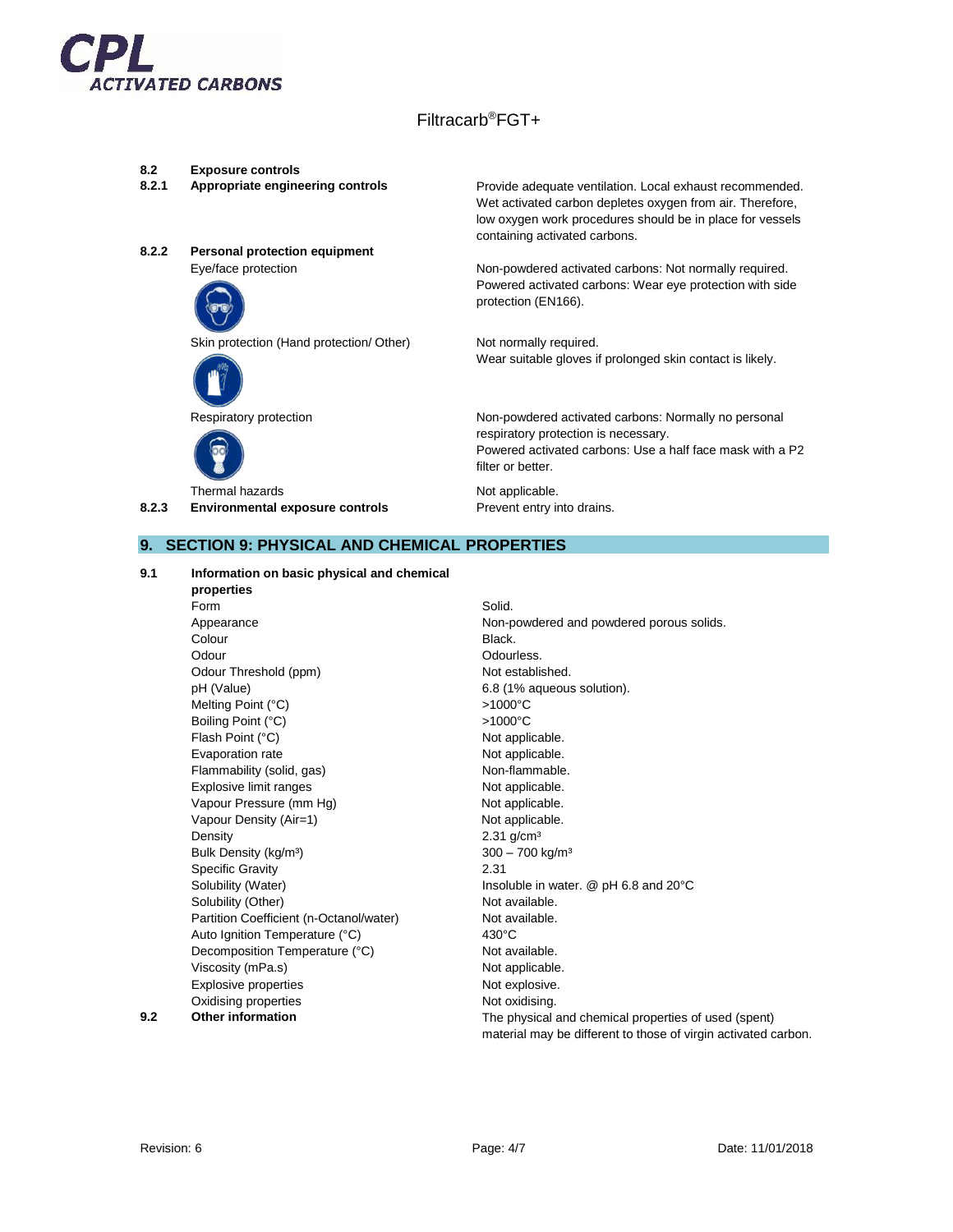

## **10. SECTION 10: STABILITY AND REACTIVITY**

| 10.1              | Reactivity                                | Stable under normal conditions.                                                            |
|-------------------|-------------------------------------------|--------------------------------------------------------------------------------------------|
| 10.2 <sub>1</sub> | <b>Chemical stability</b>                 | Stable under normal conditions.                                                            |
| 10.3              | Possibility of hazardous reactions        | Contact with strong oxidizing agents may result in rapid<br>combustion/possible explosion. |
| 10.4              | <b>Conditions to avoid</b>                | Operating temperature >200°C. Keep from direct sunlight.                                   |
| 10.5              | Incompatible materials                    | Strong oxidising agents and Acids.                                                         |
| 10.6              | <b>Hazardous Decomposition Product(s)</b> | No hazardous decomposition products known.                                                 |

# **11. SECTION 11: TOXICOLOGICAL INFORMATION**

This material is unlikely to present a significant health hazard under normal conditions of handling and use.

#### **11.1 Information on toxicological effects**

**11.1.1 Substances**

**Acute toxicity** Ingestion Unlikely to be hazardous if swallowed.

|      | <b>Skin Contact</b>               | Unlike   |
|------|-----------------------------------|----------|
|      | Eye Contact                       | Unlike   |
|      | <b>Skin corrosion/irritation</b>  | Unlike   |
|      | Serious eye damage/irritation     | Not cl   |
|      | Respiratory or skin sensitization | It is no |
|      | Germ cell mutagenicity            | There    |
|      | Carcinogenicity                   | No ev    |
|      | <b>Reproductive toxicity</b>      | Not cl   |
|      | <b>STOT - single exposure</b>     | No inf   |
|      | STOT - repeated exposure          | No inf   |
|      | <b>Aspiration hazard</b>          | Not ap   |
| 11.2 | <b>Other information</b>          | None.    |
|      |                                   |          |

LD50(rat) (female)  $=$  >2000 mg/kg bw Inhalation **Inhalation** Unlikely to be hazardous by inhalation unless present as a dust.  $LD50(rat) = 564.4$  mg/l  $LC100(rat) = 235$  mg/l Unlikely to cause harmful effects. Unlikely to cause harmful effects. Unlikely to cause skin irritation. Not classified. It is not a skin sensitiser. There is no evidence of mutagenic potential. **Carcinogenicity** No evidence of carcinogenicity. No data. **Not classified. STOT - single exposure** No information available. **STOT - repeated exposure** No information available. **Not applicable.** 

## **12. SECTION 12: ECOLOGICAL INFORMATION**

| 12.1 | <b>Toxicity</b>                         | Low toxicity to aquatic organisms. No data.                                             |
|------|-----------------------------------------|-----------------------------------------------------------------------------------------|
|      | 12.2 Persistence and degradability      | Not readily biodegradable.                                                              |
| 12.3 | <b>Bioaccumulative potential</b>        | The substance has no potential for bioaccumulation.                                     |
|      | 12.4 Mobility in soil                   | Insoluble in water. The substance is predicted to have low<br>mobility in soil.         |
|      | 12.5 Results of PBT and vPvB assessment | Not classified as PBT or vPvB.                                                          |
|      | 12.6 Other adverse effects              | A water slurry containing large quantities of HDS carbon<br>may display high pH values. |

#### **13. SECTION 13: DISPOSAL CONSIDERATIONS**

| 13.1 | Waste treatment methods       | Recover or recycle if possible. Dispose of wastes in an      |
|------|-------------------------------|--------------------------------------------------------------|
|      |                               | approved waste disposal facility.                            |
| 13.2 | <b>Additional Information</b> | Spent activated carbon may require specific disposal         |
|      |                               | considerations. Disposal should be in accordance with local, |
|      |                               | state or national legislation.                               |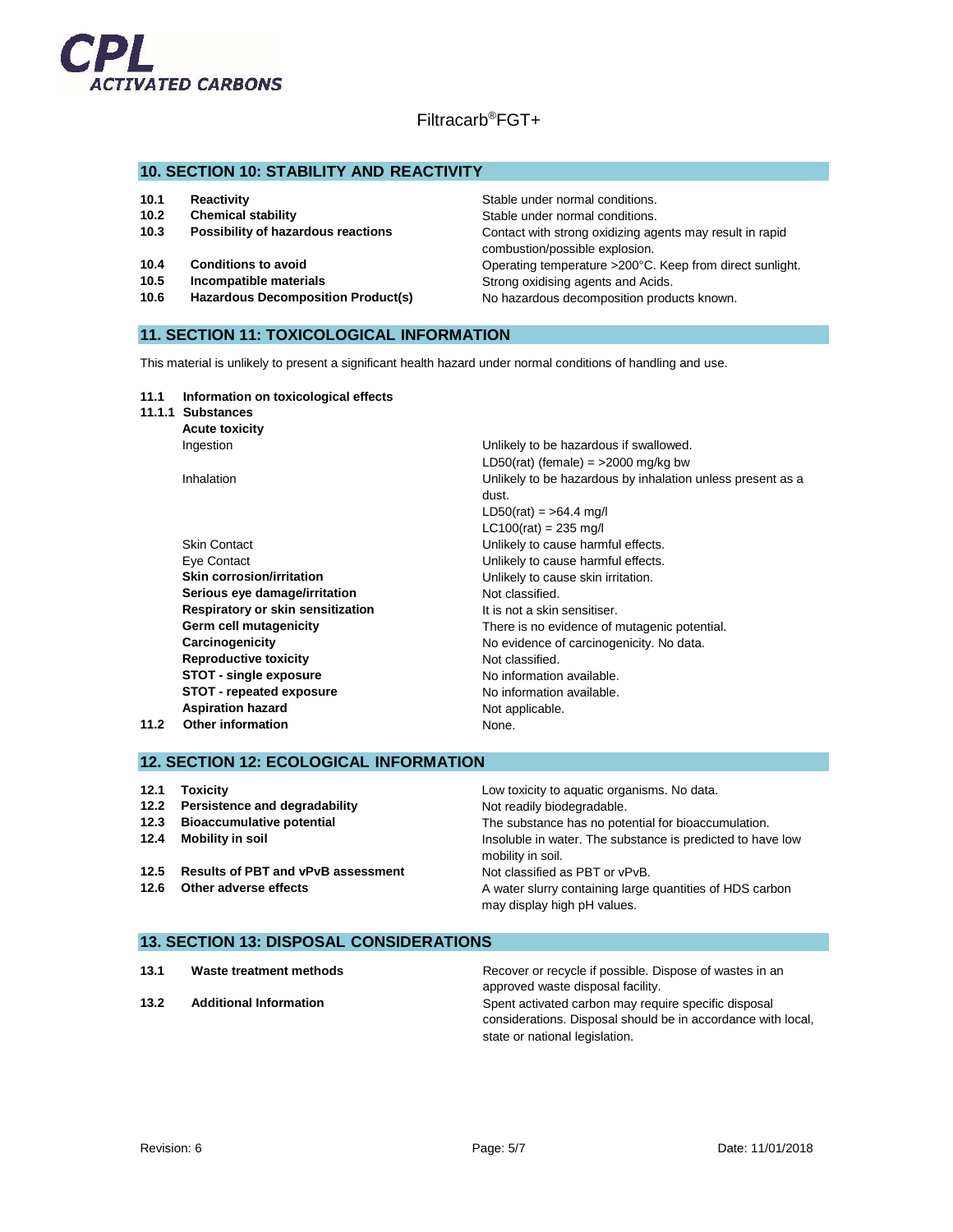

## **14. SECTION 14: TRANSPORT INFORMATION**

Not classified as dangerous for transport.

| 14.1 | UN number                                                                  | Not applicable.                                                                                                                                        |
|------|----------------------------------------------------------------------------|--------------------------------------------------------------------------------------------------------------------------------------------------------|
| 14.2 | <b>UN Proper Shipping Name</b>                                             | Not applicable.                                                                                                                                        |
| 14.3 | Transport hazard class(es)                                                 | Not applicable.                                                                                                                                        |
| 14.4 | <b>Packing Group</b>                                                       | Not applicable.                                                                                                                                        |
| 14.5 | <b>Environmental hazards</b>                                               | Not applicable.                                                                                                                                        |
| 14.6 | Special precautions for user                                               | Wet activated carbon depletes oxygen from air. Therefore,<br>low oxygen work procedures should be in place for vessels<br>containing activated carbon. |
| 14.7 | Transport in bulk according to Annex II of<br>MARPOL73/78 and the IBC Code | Not applicable.                                                                                                                                        |

**14.8 Additional Information None.** 

## **15. SECTION 15: REGULATORY INFORMATION**

| 15.1   | Safety, health and environmental<br>regulations/legislation specific for the<br>substance or mixture                                             |                                                             |
|--------|--------------------------------------------------------------------------------------------------------------------------------------------------|-------------------------------------------------------------|
| 15.1.1 | <b>EU</b> regulations                                                                                                                            |                                                             |
|        | Candidate List of Substances of Very High<br>Concern for Authorisation                                                                           | Not listed.                                                 |
|        | REACH: ANNEX XIV list of substances subject to<br>authorisation                                                                                  | Not listed.                                                 |
|        | REACH: ANNEX XVII restrictions on the<br>manufacture, placing on the market and use of<br>certain dangerous substances, mixtures and<br>articles | Not listed.                                                 |
|        | Community Rolling Action Plan (CoRAP)                                                                                                            | Not listed.                                                 |
| 15.1.2 | <b>National regulations</b>                                                                                                                      | None known.                                                 |
| 15.2   | <b>Chemical Safety Assessment</b>                                                                                                                | A REACH chemical safety assessment has been carried<br>out. |

## **16. SECTION 16: OTHER INFORMATION**

**The following sections contain revisions or new statements:** 1-16.

Revision 5 is a combined MSDS for powdered and non-powdered activated carbons (HDS).

## **LEGEND**

| LTEL        | Long Term Exposure Limit                 |
|-------------|------------------------------------------|
| STEL        | Short Term Exposure Limit                |
| <b>STOT</b> | Specific Target Organ Toxicity           |
| DNEL        | Derived No Effect Level                  |
| <b>PNEC</b> | <b>Predicted No Effect Concentration</b> |
| <b>PBT</b>  | Persistent, Bioaccumulative and Toxic    |
| vPvB        | very Persistent and very Bioaccumulative |
| LD50        | <b>Median Lethal Dose</b>                |
| LC100       | Absolute Lethal Concentration            |